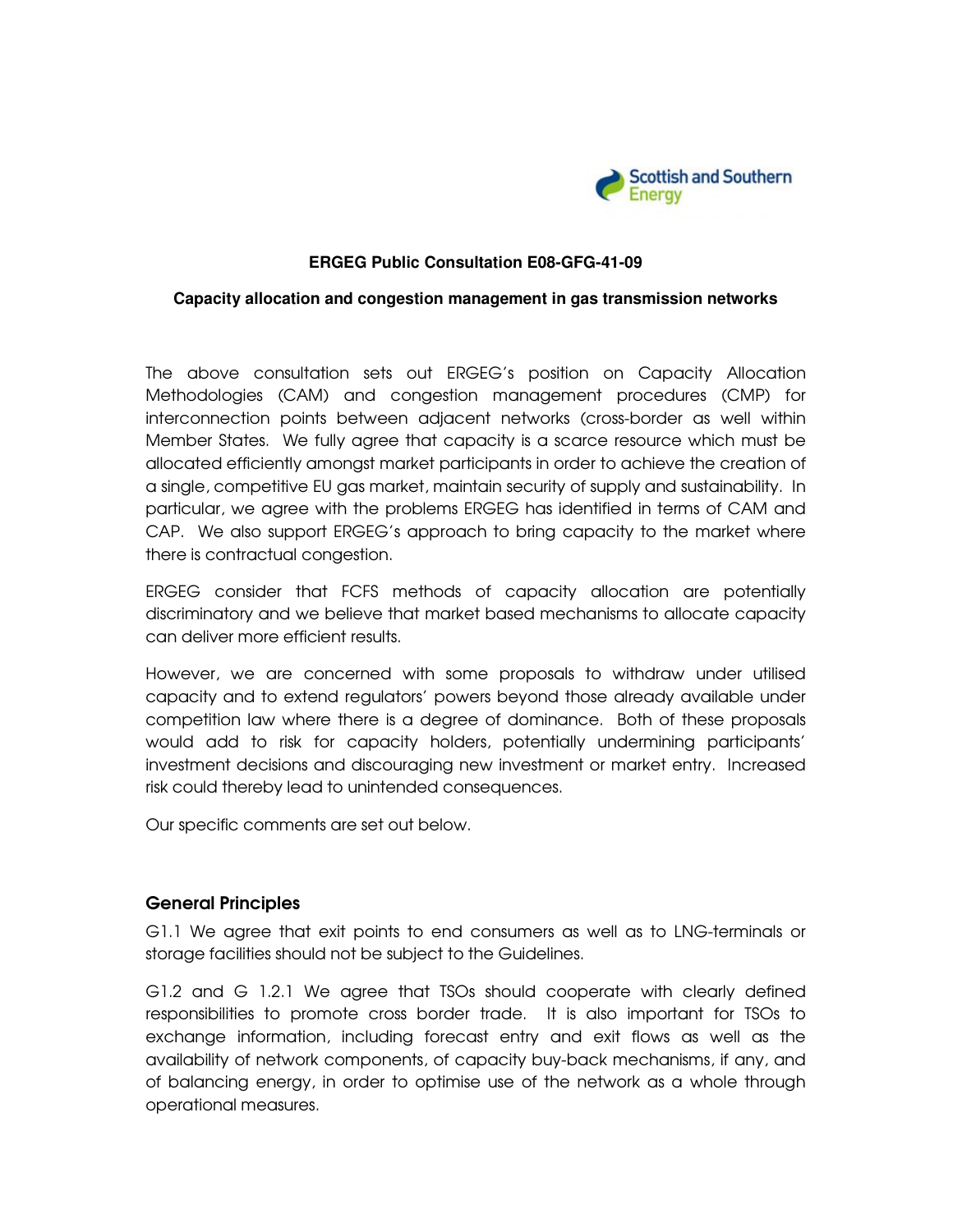G1.2.2 and G1.2.3 We agree that it is important to ensure compatibility of products and procedures. This is essential to the delivery of an efficient integrated market. It will help reduce complexity and minimise transaction costs for market participants. As such we support the proposed wording for G1.2.2 and G1.2.3.

G1.3 We agree that TSOs should dynamically calculate capacity according to prevailing conditions, but would recommend that the regulatory authority approve the TSO methodology for calculating capacity rather than defining the specifics of capacity calculation.

 G1.6 We support the proposal for financial incentives on TSOs as our experience leads us to believe that this results in more efficient outcomes.

# Principles on Capacity Offer

G2.1 and 2.2 It is important that TSOs offer a range of products to cater for the needs of market participants which should include both firm and interruptible capacity over a range of durations. However this is at odds with the direction in which GB Regulation has moved recently. Entry and exit transmission arrangements in gas have moved to firmer capacity arrangements, with interruptible capacity really only available at the margin and on a short term basis. In addition, whilst we agree products should be made available over a range of durations, proposals to withhold a fixed amount such as 10 % - 25% for short term release can, in our experience, lead to market distortions and reduce incentives to book long term which is essential to efficient network planning and operation.

G2.4 Bundled products could be helpful in minimising transaction costs for shippers and are therefore welcome.

## Principles on Capacity Allocation Mechanism

G3.2 We believe that competition authorities already have the power to take action where market players abuse a dominant position. It is therefore important to ensure that the capacity allocation procedures are transparent so that any abuse of a dominant position can be identified and action taken. We do not believe that the guidelines should allow for regulators to impose restrictions for reasons of dominance alone.

G3.3 Joint booking platforms would be helpful in facilitating obtaining capacity and would be welcomed.

## Principles on Congestion Management Procedures

G4 UIOLI Principles – While "use it or lose it" has a number of benefits in making capacity available, it has to be applied consistent with security obligations and market mechanisms. For example it would be unacceptable to withdraw capacity secured by participants on a permanent basis where it had been under unutilised for a specific period. Capacity may not have been utilised for legitimate reasons but may still be required at some point in future e.g. to meet security of supply